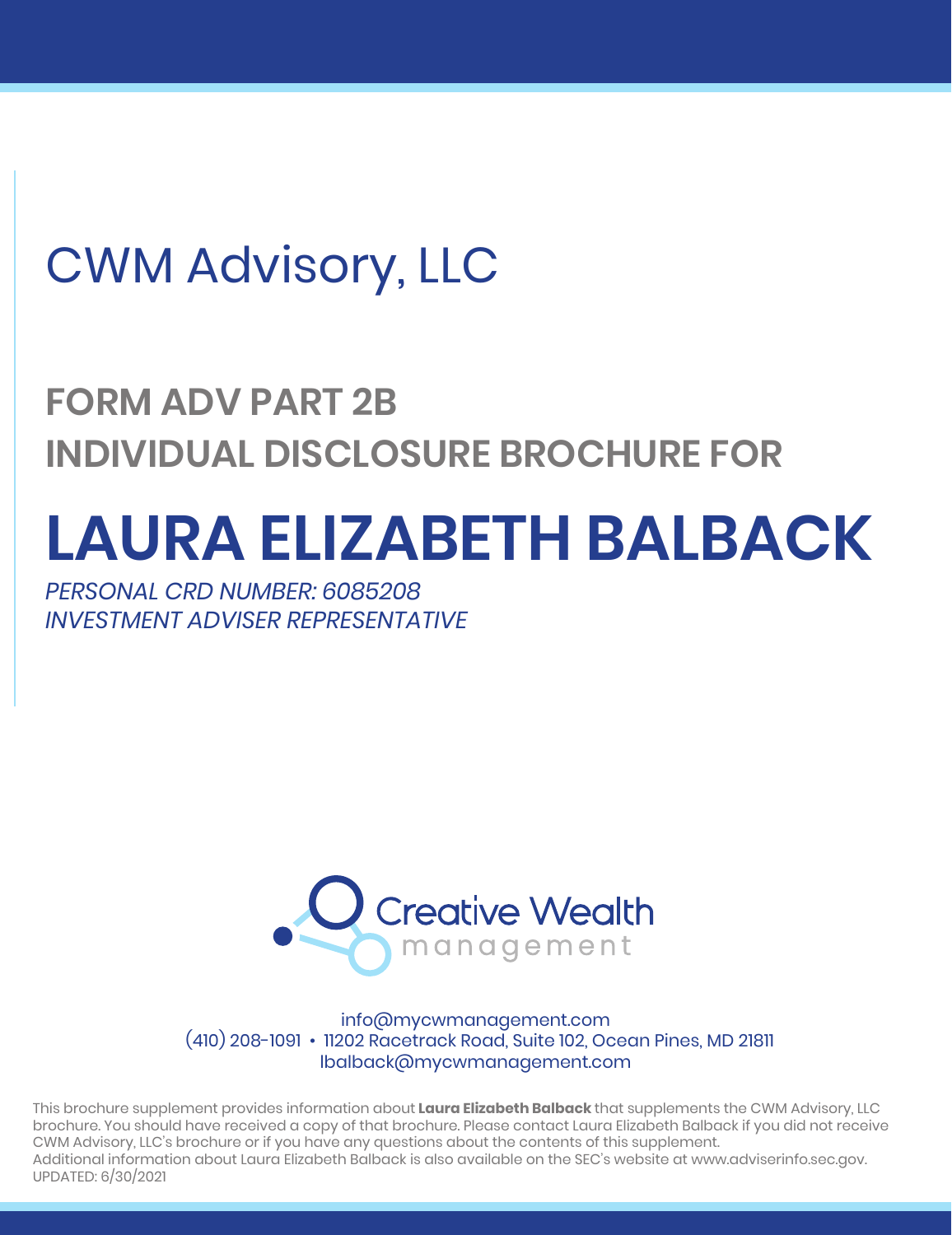### **Item 2: Educational Background and Business Experience**

**Name**: Laura Elizabeth Balback **Born**: 1981

#### **Educational Background and Professional Designations:**

**Education**: Master's in Business Administration, Wilmington University - 2009 BS Accounting / Finance, West Chester University - 2004

**Business Background:**

| 04/2019 - Present   | <b>Chief Compliance Officer</b><br><b>CWM Advisory, LLC</b>        |
|---------------------|--------------------------------------------------------------------|
| 03/2018 - Present   | <b>Managing Partner</b><br>Creative Wealth Management, LLC         |
| $10/2018 - 04/2019$ | Investment Adviser Representative<br>SCF Investment Advisors, Inc. |
| $06/2012 - 03/2018$ | <b>Director of Operations</b><br>Creative Wealth Management, LLC   |
| 08/2006 - 06/2012   | Cost Accountant<br>Mountain Farms of Delaware                      |

#### **Item 3: Disciplinary Information**

There are no legal or disciplinary events that are material to a client's or prospective client's evaluation of this advisory business.

#### **Item 4: Other Business Activities**

Laura Elizabeth Balback is Chief Compliance Officer & Partner of Creative Wealth Management, LLC. This entity is used for payroll purposes. She spends approximately 15 hours a month on this outside business activity.